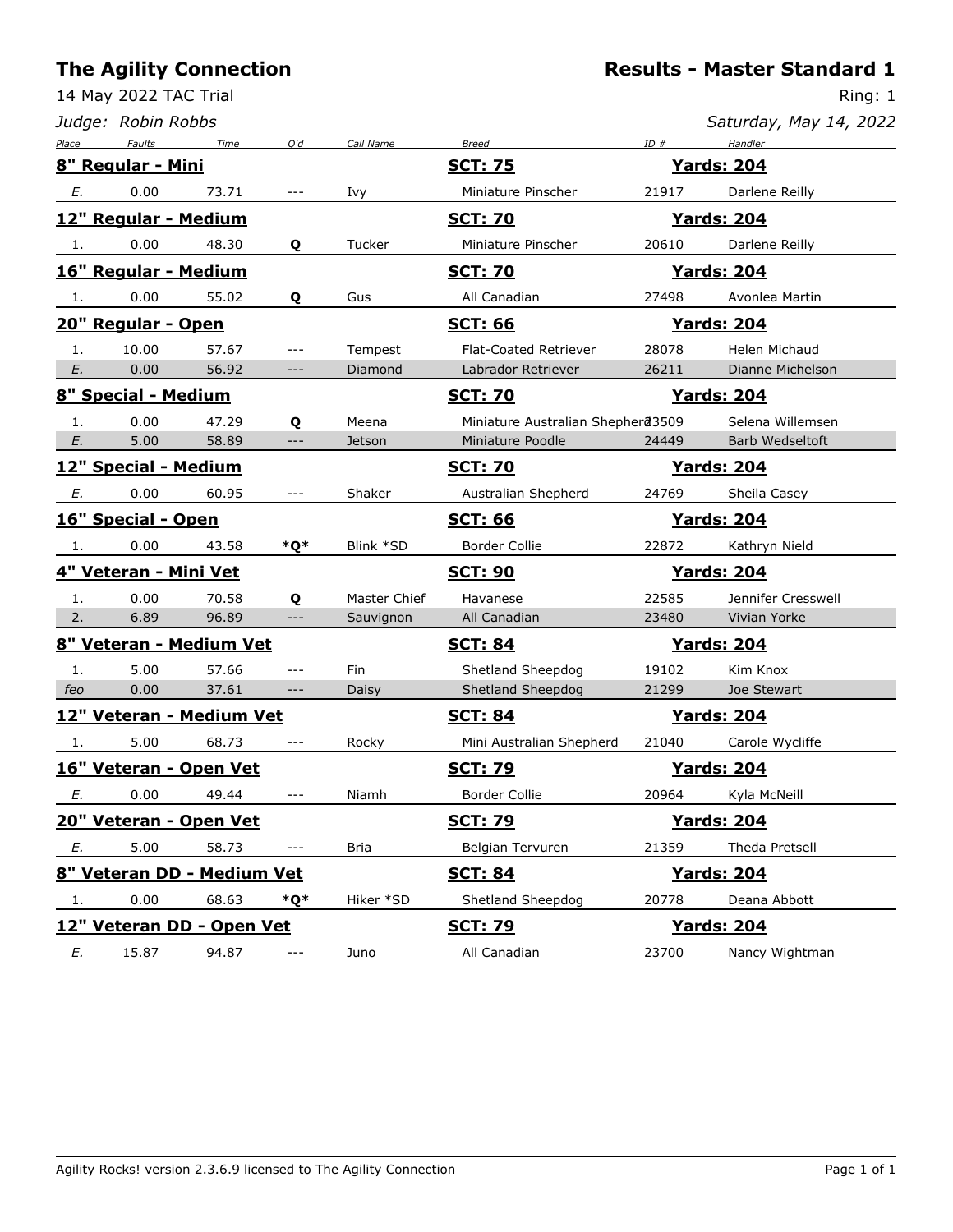### **The**

|              |                                    | <b>The Agility Connection</b>   |                     |              |                                |       | <b>Results - Master Standard 2</b> |
|--------------|------------------------------------|---------------------------------|---------------------|--------------|--------------------------------|-------|------------------------------------|
|              | 14 May 2022 TAC Trial              |                                 |                     |              |                                |       | Ring: 1                            |
|              | Judge: Robin Robbs                 |                                 |                     |              |                                |       | Saturday, May 14, 2022             |
| <u>Place</u> | Faults<br><u>8" Regular - Mini</u> | Time                            | Q'd                 | Call Name    | <b>Breed</b><br><b>SCT: 69</b> | ID#   | Handler<br><b>Yards: 187</b>       |
| 1.           | 0.00                               | 45.83                           | Q                   | Ivy          | Miniature Pinscher             | 21917 | Darlene Reilly                     |
|              | 12" Regular - Medium               |                                 |                     |              | <b>SCT: 64</b>                 |       | <u> Yards: 187</u>                 |
| Е.           | 0.00                               | 63.39                           | $---$               | Tucker       | Miniature Pinscher             | 20610 | Darlene Reilly                     |
|              | 16" Regular - Medium               |                                 |                     |              | <b>SCT: 64</b>                 |       | <b>Yards: 187</b>                  |
| Е.           | 0.00                               | 55.15                           | $---$               | Gus          | All Canadian                   | 27498 | Avonlea Martin                     |
|              | 20" Regular - Open                 |                                 |                     |              | <b>SCT: 60</b>                 |       | <b>Yards: 187</b>                  |
| 1.           | 5.00                               | 52.08                           | $---$               | Tempest      | Flat-Coated Retriever          | 28078 | Helen Michaud                      |
| E.           | 4.24                               | 64.24                           | $---$               | Diamond      | Labrador Retriever             | 26211 | Dianne Michelson                   |
| feo          | 0.00                               | 58.16                           | $\qquad \qquad - -$ | Lennan       | Border Collie                  | 29583 | Kyla McNeill                       |
|              | 8" Special - Medium                |                                 |                     |              | <u>SCT: 64</u>                 |       | <u> Yards: 187</u>                 |
| 1.           | 0.00                               | 51.87                           | Q                   | Jetson       | Miniature Poodle               | 24449 | Barb Wedseltoft                    |
|              | 12" Special - Medium               |                                 |                     |              | <b>SCT: 64</b>                 |       | <u>Yards: 187</u>                  |
| Е.           | 14.85                              | 73.85                           | $---$               | Shaker       | Australian Shepherd            | 24769 | Sheila Casey                       |
|              | 16" Special - Open                 |                                 |                     |              | <b>SCT: 60</b>                 |       | <u> Yards: 187</u>                 |
| Е.           | 5.00                               | 46.07                           | $---$               | Blink *SD    | Border Collie                  | 22872 | Kathryn Nield                      |
|              | <u> 4" Veteran - Mini Vet</u>      |                                 |                     |              | <u>SCT: 83</u>                 |       | <u> Yards: 187</u>                 |
| 1.           | 0.00                               | 52.22                           | Q                   | Master Chief | Havanese                       | 22585 | Jennifer Cresswell                 |
| 2.           | 0.00                               | 56.67                           | Q                   | Joey         | All Canadian                   | 25926 | Kathy Pickel                       |
| 3.           | 0.00                               | 72.08                           | Q                   | Sauvignon    | All Canadian                   | 23480 | Vivian Yorke                       |
|              |                                    | <u> 8" Veteran - Medium Vet</u> |                     |              | <b>SCT: 77</b>                 |       | <b>Yards: 187</b>                  |
| 1.           | 5.00                               | 58.24                           | $---$               | Fin          | Shetland Sheepdog              | 19102 | Kim Knox                           |
| E.           | 0.00                               | 55.85                           | $---$               | Morty *SD    | Schnauzer (Miniature)          | 24865 | Martha Ball                        |
| feo          | 15.00                              | 42.04                           | $---$               | Daisy        | Shetland Sheepdog              | 21299 | Joe Stewart                        |
|              |                                    | 12" Veteran - Medium Vet        |                     |              | <b>SCT: 77</b>                 |       | <b>Yards: 187</b>                  |
| 1.           | 0.00                               | 50.16                           | Q                   | Rocky        | Mini Australian Shepherd       | 21040 | Carole Wycliffe                    |
|              | 16" Veteran - Open Vet             |                                 |                     |              | <u>SCT: 72</u>                 |       | <u> Yards: 187</u>                 |
| 1.           | 5.00                               | 43.70                           | $---$               | Niamh        | Border Collie                  | 20964 | Kyla McNeill                       |
|              | 20" Veteran - Open Vet             |                                 |                     |              | <b>SCT: 72</b>                 |       | <b>Yards: 187</b>                  |
| 1.           | 0.00                               | 49.92                           | Q                   | Bria         | Belgian Tervuren               | 21359 | Theda Pretsell                     |
|              |                                    | 12" Veteran DD - Open Vet       |                     |              | <u>SCT: 72</u>                 |       | <b>Yards: 187</b>                  |
|              |                                    | 69.30                           | ---                 | Smart Alec   | Dalmatian                      | 24310 | Annalisa Percy                     |
| 1.           | 5.00                               |                                 |                     |              |                                |       |                                    |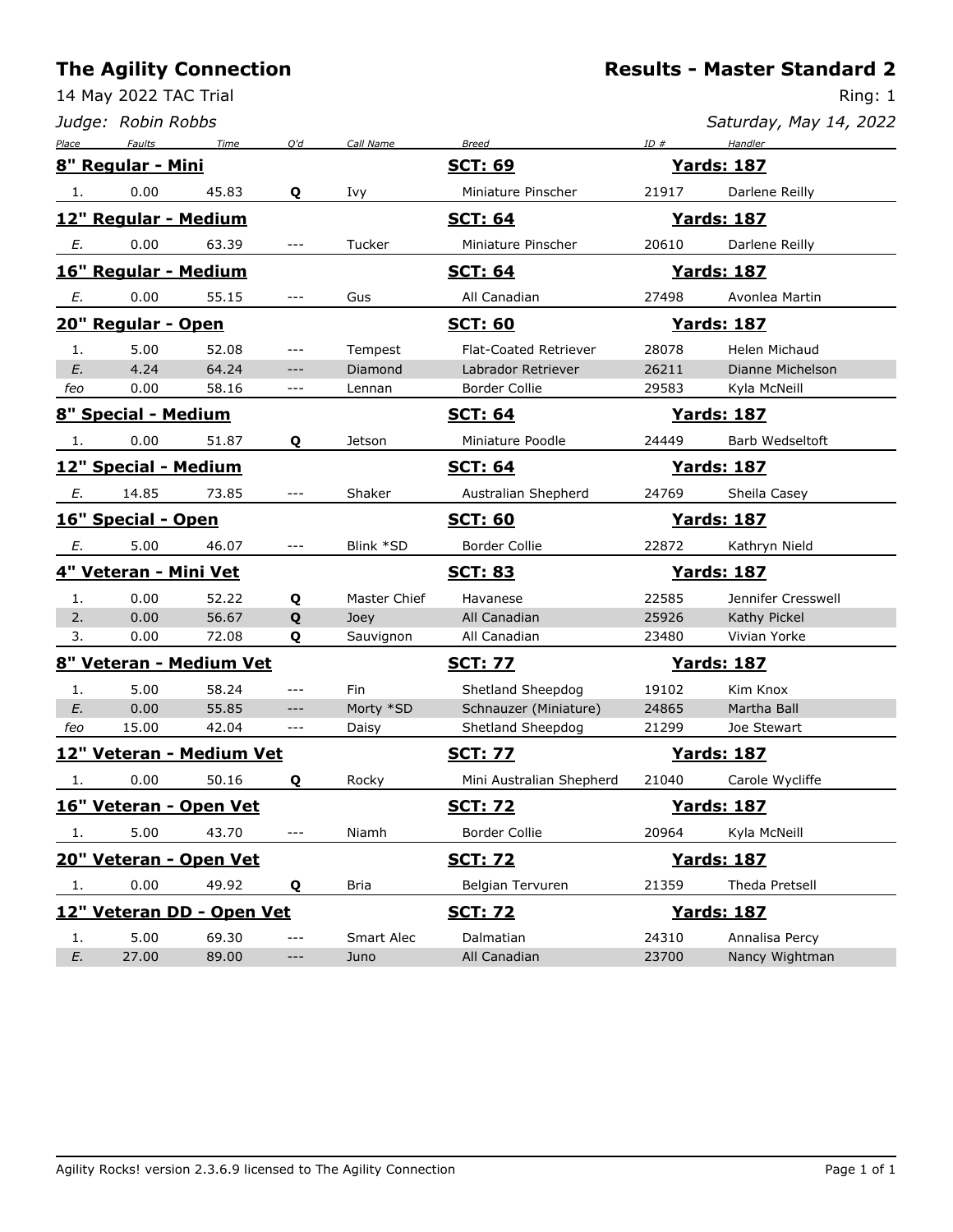**Results - Master Standard 3**

|       | 14 May 2022 TAC Trial |                            |                                                                   |               |                                   |       | Ring: 1                |
|-------|-----------------------|----------------------------|-------------------------------------------------------------------|---------------|-----------------------------------|-------|------------------------|
|       | Judge: Robin Robbs    |                            |                                                                   |               |                                   |       | Saturday, May 14, 2022 |
| Place | Faults                | Time                       | Q'd                                                               | Call Name     | <b>Breed</b>                      | ID#   | Handler                |
|       | 8" Regular - Mini     |                            |                                                                   |               | <b>SCT: 67</b>                    |       | <b>Yards: 180</b>      |
| Е.    | 19.47                 | 81.47                      | ---                                                               | Ivy           | Miniature Pinscher                | 21917 | Darlene Reilly         |
|       | 12" Regular - Medium  |                            |                                                                   |               | <b>SCT: 62</b>                    |       | <b>Yards: 180</b>      |
| 1.    | 0.00                  | 45.66                      | Q                                                                 | Tucker        | Miniature Pinscher                | 20610 | Darlene Reilly         |
| feo   | 11.73                 | 68.73                      | ---                                                               | Skye          | Shetland Sheepdog                 | 28237 | Joe Stewart            |
|       | 16" Regular - Medium  |                            |                                                                   |               | <b>SCT: 62</b>                    |       | <b>Yards: 180</b>      |
| 1.    | 0.00                  | 53.06                      | Q                                                                 | Gus           | All Canadian                      | 27498 | Avonlea Martin         |
|       | 20" Regular - Open    |                            |                                                                   |               | <b>SCT: 58</b>                    |       | <b>Yards: 180</b>      |
| 1.    | 0.00                  | 56.60                      | Q                                                                 | Tempest       | <b>Flat-Coated Retriever</b>      | 28078 | Helen Michaud          |
| 2.    | 5.00                  | 30.73                      | $---$                                                             | Logan         | <b>Border Collie</b>              | 27629 | Shandy Blake           |
| Ε.    | 0.00                  | 34.61                      | $\qquad \qquad - -$                                               | Heidi         | Border Collie                     | 25527 | Shandy Blake           |
| E.    | 10.18                 | 68.18                      | $\hspace{0.05cm} \ldots \hspace{0.05cm}$ $\hspace{0.05cm} \ldots$ | Diamond       | Labrador Retriever                | 26211 | Dianne Michelson       |
|       | 8" Special - Medium   |                            |                                                                   |               | <b>SCT: 62</b>                    |       | <b>Yards: 180</b>      |
| E.    | 4.57                  | 66.57                      | ---                                                               | Jetson        | Miniature Poodle                  | 24449 | Barb Wedseltoft        |
| E.    | 5.00                  | 47.44                      | $---$                                                             | Meena         | Miniature Australian Shepher@3509 |       | Selena Willemsen       |
|       | 12" Special - Medium  |                            |                                                                   |               | <b>SCT: 62</b>                    |       | <b>Yards: 180</b>      |
| E.    | 19.74                 | 76.74                      | ---                                                               | Shaker        | Australian Shepherd               | 24769 | Sheila Casey           |
|       | 4" Veteran - Mini Vet |                            |                                                                   |               | <b>SCT: 80</b>                    |       | <b>Yards: 180</b>      |
| 1.    | 5.00                  | 59.16                      | ---                                                               | Joey          | All Canadian                      | 25926 | Kathy Pickel           |
| 2.    | 5.00                  | 70.37                      | ---                                                               | Master Chief  | Havanese                          | 22585 | Jennifer Cresswell     |
| E.    | 0.00                  | 66.80                      | ---                                                               | Muches *SD    | Schnauzer (Miniature)             | 22353 | Martha Ball            |
|       |                       | 8" Veteran - Medium Vet    |                                                                   |               | <b>SCT: 74</b>                    |       | <u>Yards: 180</u>      |
| 1.    | 0.00                  | 54.72                      | *Q*                                                               | Morty *SD     | Schnauzer (Miniature)             | 24865 | Martha Ball            |
| 2.    | 21.33                 | 95.33                      | $\cdots$                                                          | <b>Butler</b> | Shetland Sheepdog                 | 27160 | Dayna Nichol           |
| Ε.    | 21.77                 | 85.77                      | $\qquad \qquad - -$                                               | Fin           | Shetland Sheepdog                 | 19102 | Kim Knox               |
|       |                       | 12" Veteran - Medium Vet   |                                                                   |               | <b>SCT: 74</b>                    |       | <b>Yards: 180</b>      |
| 1.    | 5.00                  | 48.12                      | $---$                                                             | Berry Bond    | Kerry Blue Terrier                | 21581 | Catherine Lavoie       |
| E.    | 0.00                  | 53.98                      | $-\, -\, -$                                                       | Rocky         | Mini Australian Shepherd          | 21040 | Carole Wycliffe        |
|       |                       | 16" Veteran - Open Vet     |                                                                   |               | <b>SCT: 70</b>                    |       | <b>Yards: 180</b>      |
| 1.    | 0.00                  | 41.21                      | Q                                                                 | Niamh         | <b>Border Collie</b>              | 20964 | Kyla McNeill           |
|       |                       | 20" Veteran - Open Vet     |                                                                   |               | <b>SCT: 70</b>                    |       | <b>Yards: 180</b>      |
| Е.    | 11.78                 | 76.78                      | $\sim$ $\sim$ $\sim$                                              | <b>Bria</b>   | Belgian Tervuren                  | 21359 | Theda Pretsell         |
|       |                       | 4" Veteran DD - Medium Vet |                                                                   |               | <b>SCT: 74</b>                    |       | <b>Yards: 180</b>      |
| 1.    | 0.00                  | 51.72                      | Q                                                                 | Whimsy        | Miniature Poodle                  | 24311 | Liz Ostrander          |
|       |                       | 12" Veteran DD - Open Vet  |                                                                   |               | <u>SCT: 70</u>                    |       | <b>Yards: 180</b>      |
| E.    | 0.00                  | 66.12                      | ---                                                               | Dune          | Labrador Retriever                | 19715 | Catherine Woolham      |
| E.    | 5.00                  | 69.85                      | $\qquad \qquad - -$                                               | Smart Alec    | Dalmatian                         | 24310 | Annalisa Percy         |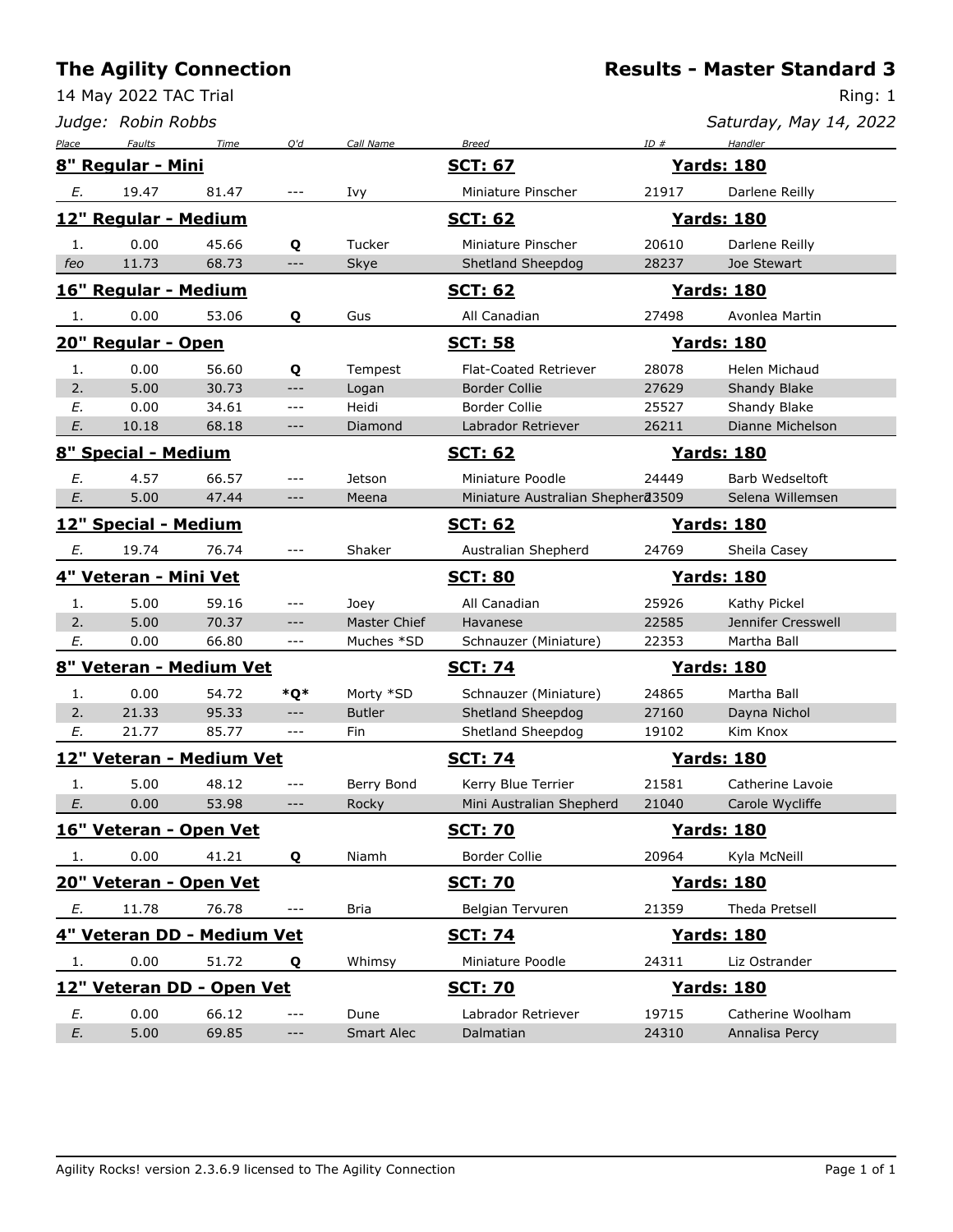14 May 2022 TAC Trial

|       | Judge: Christine Mandy |                           |                                             |               |                                   |                   | Saturday, May 14, 2022 |
|-------|------------------------|---------------------------|---------------------------------------------|---------------|-----------------------------------|-------------------|------------------------|
| Place | Faults                 | Time                      | O'd                                         | Call Name     | <b>Breed</b>                      | ID#               | Handler                |
|       | 8" Regular - Mini      |                           |                                             |               | <b>SCT: 68</b>                    |                   | <b>Yards: 182</b>      |
| 1.    | 5.00                   | 51.84                     | $---$                                       | Ivy           | Miniature Pinscher                | 21917             | Darlene Reilly         |
|       | 12" Regular - Medium   |                           |                                             |               | <b>SCT: 63</b>                    |                   | <b>Yards: 182</b>      |
| Е.    | 0.00                   | 45.20                     | $---$                                       | Tucker        | Miniature Pinscher                | 20610             | Darlene Reilly         |
|       | 16" Regular - Medium   |                           |                                             |               | <u>SCT: 63</u>                    |                   | <b>Yards: 182</b>      |
| 1.    | 15.00                  | 57.38                     | $---$                                       | Gus           | All Canadian                      | 27498             | Avonlea Martin         |
| feo   | 5.00                   | 52.42                     | $---$                                       | Ever          | Nova Scotia Duck Tolling Reta@464 |                   | Bonnie Lambert         |
|       | 20" Regular - Open     |                           |                                             |               | <u>SCT: 59</u>                    |                   | <b>Yards: 182</b>      |
| 1.    | 0.00                   | 29.52                     | Q                                           | Logan         | Border Collie                     | 27629             | Shandy Blake           |
| 2.    | 0.00                   | 48.69                     | Q                                           | Tempest       | <b>Flat-Coated Retriever</b>      | 28078             | <b>Helen Michaud</b>   |
| 3.    | 10.00                  | 55.56                     | $\overline{a}$                              | Diamond       | Labrador Retriever                | 26211             | Dianne Michelson       |
| E.    | 0.00                   | 40.49                     | $---$                                       | Heidi         | <b>Border Collie</b>              | 25527             | Shandy Blake           |
| E.    | 15.00                  | 53.86                     | $---$                                       | BobbyClarke   | <b>Border Collie</b>              | 24046             | Linda Saab             |
| feo   | 6.96                   | 65.96                     | ---                                         | Lennan        | <b>Border Collie</b>              | 29583             | Kyla McNeill           |
|       | 12" Special - Medium   |                           |                                             |               | <b>SCT: 63</b>                    |                   | <b>Yards: 182</b>      |
| 1.    | 21.93                  | 74.93                     | $---$                                       | Shaker        | Australian Shepherd               | 24769             | Sheila Casey           |
|       | 4" Veteran - Mini Vet  |                           |                                             |               | <b>SCT: 82</b>                    |                   | <b>Yards: 182</b>      |
| 1.    | 0.00                   | 52.76                     | Q                                           | Joey          | All Canadian                      | 25926             | Kathy Pickel           |
| 2.    | 5.00                   | 77.13                     | $---$                                       | Master Chief  | Havanese                          | 22585             | Jennifer Cresswell     |
| E.    | 0.00                   | 53.55                     | $ -$                                        | Vidal         | <b>Bichon Frise</b>               | 19697             | Vivian Yorke           |
|       |                        | 8" Veteran - Medium Vet   |                                             |               | <b>SCT: 76</b>                    | <b>Yards: 182</b> |                        |
| 1.    | 12.48                  | 88.48                     | $---$                                       | <b>Butler</b> | Shetland Sheepdog                 | 27160             | Dayna Nichol           |
| feo   | 0.00                   | 42.90                     | $---$                                       | Daisy         | Shetland Sheepdog                 | 21299             | Joe Stewart            |
|       |                        | 12" Veteran - Medium Vet  |                                             |               | <b>SCT: 76</b>                    |                   | <b>Yards: 182</b>      |
| 1.    | 0.00                   | 39.68                     | Q                                           | Berry Bond    | Kerry Blue Terrier                | 21581             | Catherine Lavoie       |
|       | 16" Veteran - Open Vet |                           |                                             |               | <b>SCT: 71</b>                    |                   | <u>Yards: 182</u>      |
| 1.    | 5.00                   | 40.31                     | $\qquad \qquad - -$                         | Niamh         | <b>Border Collie</b>              | 20964             | Kyla McNeill           |
|       | 20" Veteran - Open Vet |                           |                                             |               | <b>SCT: 71</b>                    |                   | <b>Yards: 182</b>      |
| 1.    | 5.00                   | 64.93                     | $\scriptstyle \cdots$ $\scriptstyle \cdots$ | <b>Bria</b>   | Belgian Tervuren                  | 21359             | Theda Pretsell         |
|       |                        | 12" Veteran DD - Open Vet |                                             |               | <b>SCT: 71</b>                    |                   | <b>Yards: 182</b>      |
| 1.    | 0.00                   | 49.65                     | Q                                           | Dune          | Labrador Retriever                | 19715             | Catherine Woolham      |
| E.    | 8.67                   | 79.67                     | $---$                                       | Juno          | All Canadian                      | 23700             | Nancy Wightman         |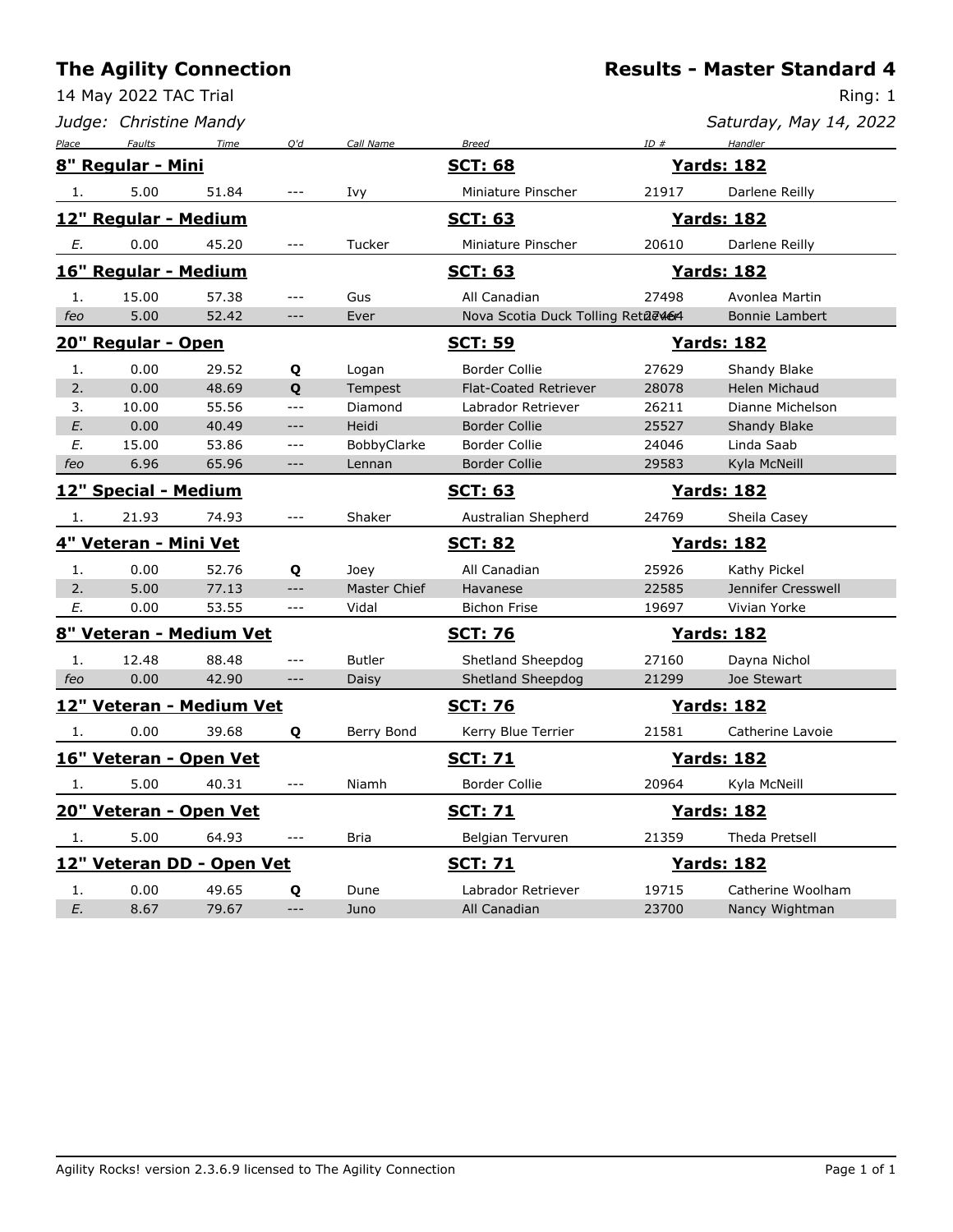14 May 2022 TAC Trial

*Judge: Robin Robbs*

**Results - Steeplechase 1**

Ring: 1

| Place                                                    | Score                            | Time  | Q'd                  |             |                                                        |                    |                           |
|----------------------------------------------------------|----------------------------------|-------|----------------------|-------------|--------------------------------------------------------|--------------------|---------------------------|
|                                                          | 8" Regular - Mini                |       |                      |             | <b>SCT: 49</b>                                         | <u>Yards: 167</u>  |                           |
| 1.                                                       | 39.31                            | 39.31 | Q                    | Ivy         | Miniature Pinscher                                     |                    | ID# 21917 Darlene Reilly  |
| E.                                                       | 72.00                            | 72.00 | $---$                | Sadie       | Chihuahua                                              | ID# 28695          | Carly Hudson              |
|                                                          | 12" Regular - Medium             |       |                      |             | <b>SCT: 44</b>                                         | <b>Yards: 167</b>  |                           |
| 1.                                                       | 38.32                            | 38.32 | Q                    | Tucker      | Miniature Pinscher                                     | ID# 20610          | Darlene Reilly            |
| 2.                                                       | 40.84                            | 35.84 | Q                    | Skye        | Shetland Sheepdog                                      | ID# 28237          | Joe Stewart               |
|                                                          | 16" Regular - Medium             |       |                      |             | <b>SCT: 44</b>                                         | <b>Yards: 167</b>  |                           |
| 1.                                                       | 34.47                            | 29.47 | Q                    | Ever        | Nova Scotia Duck Tolling Retrie #e27464                |                    | Bonnie Lambert            |
| 2.                                                       | 45.57                            | 40.57 | $\qquad \qquad - -$  | Bella       | Welsh Springer Spaniel                                 | ID# 29522          | <b>Nancy Smits</b>        |
|                                                          | 20" Regular - Open               |       |                      |             | <b>SCT: 41</b>                                         | <b>Yards: 167</b>  |                           |
| 1.                                                       | 25.12                            | 25.12 | Q                    | Logan       | <b>Border Collie</b>                                   | ID# 27629          | Shandy Blake              |
| 2.                                                       | 25.76                            | 25.76 | Q                    | Sevy        | <b>Border Collie</b>                                   | ID# 29392          | Erika Anderson            |
| 3.                                                       | 30.58                            | 25.58 | Q                    | KobeBryant  | <b>Border Collie</b>                                   | ID#                | Linda Saab                |
| 4.                                                       | 31.37                            | 31.37 | Q                    | BobbyClarke | <b>Border Collie</b>                                   | ID# 24046          | Linda Saab                |
| 5.                                                       | 43.42                            | 43.42 | $ -$                 | Diamond     | Labrador Retriever                                     | ID# 26211          | Dianne Michelson          |
| 6.                                                       | 55.94                            | 30.94 | $---$                | Heidi       | <b>Border Collie</b>                                   | ID# 25527          | Shandy Blake              |
| 7.                                                       | 56.28                            | 31.28 | $---$                | Sprite      | <b>Border Collie</b>                                   | ID# 26497          | Erika Anderson            |
| feo                                                      | 30.83                            | 30.83 | $---$                | River       | Australian Shepherd                                    | ID# 27968          | Jennifer Cresswell        |
| feo                                                      | 41.04                            | 41.04 | $\sim$ $\sim$ $\sim$ | Lennan      | <b>Border Collie</b>                                   | ID# 29583          | Kyla McNeill              |
| 4" Special - Mini<br><b>SCT: 49</b><br><b>Yards: 167</b> |                                  |       |                      |             |                                                        |                    |                           |
| Е.                                                       | 71.00                            | 71.00 | ---                  | Iona        | Sheltie                                                |                    | ID# 27273 Jacquie Kavaner |
|                                                          | 8" Special - Medium              |       |                      |             | <b>SCT: 44</b>                                         | <b>Yards: 167</b>  |                           |
| 1.                                                       | 27.07                            | 27.07 | Q                    | Meena       | Miniature Australian ShepherdD# 23509 Selena Willemsen |                    |                           |
|                                                          | 16" Special - Open               |       |                      |             | <b>SCT: 41</b>                                         | <u>Yards: 167</u>  |                           |
| 1.                                                       | 31.43                            | 31.43 | *Q*                  | Blink *SD   | <b>Border Collie</b>                                   | ID# 22872          | Kathryn Nield             |
| E.                                                       | 60.57                            | 50.57 | $---$                | Fergus      | <b>Border Collie</b>                                   | ID# 28114          | Cheryl Cooper             |
| Ε.                                                       | 62.57                            | 62.57 | $\qquad \qquad - -$  | Mikito      | Australian Shepherd                                    | ID# 27320          | Martha Fortier            |
|                                                          | 20" Special - Open               |       |                      |             | <b>SCT: 41</b>                                         | <b>Yards: 167</b>  |                           |
| 1.                                                       | 46.72                            | 41.72 | ---                  | Toby        | All American                                           |                    | ID# 28933 Bianca Hannigan |
|                                                          | 4" Veteran - Mini Vet            |       |                      |             | <b>SCT: 59</b>                                         | <b>Yards: 167</b>  |                           |
| 1.                                                       | 51.39                            | 51.39 | *O*                  | Muches *SD  | Schnauzer (Miniature)                                  | ID# 22353          | Martha Ball               |
| 2.                                                       | 74.83                            | 69.83 | $-\, -\, -$          | Layla       | All Canadian                                           | ID# 27515          | Annie Verch               |
| Е.                                                       | 91.00                            | 71.00 | $---$                | Juneau *SD  | American Cocker Spaniel                                | ID# 24162          | Carolyn Holland           |
|                                                          | 8" Veteran - Medium Vet          |       |                      |             | <u>SCT: 53</u>                                         | <u>Yards: 167</u>  |                           |
|                                                          |                                  |       |                      |             |                                                        |                    |                           |
| 1.                                                       | 36.54                            | 36.54 | *Q*                  | Morty *SD   | Schnauzer (Miniature)                                  | ID# 24865          | Martha Ball               |
| 2.                                                       | 37.64                            | 37.64 | Q                    | Daisy       | Shetland Sheepdog                                      | ID# 21299          | Joe Stewart               |
| 3.                                                       | 53.03                            | 33.03 | $\sim$ $\sim$ $\sim$ | Fin         | Shetland Sheepdog                                      | ID# 19102          | Kim Knox                  |
|                                                          | <u> 12" Veteran - Medium Vet</u> |       |                      |             | <u>SCT: 53</u>                                         | <b>Yards: 167</b>  |                           |
| 1.                                                       | 34.30                            | 34.30 | Q                    | Berry Bond  | Kerry Blue Terrier                                     | ID# 21581          | Catherine Lavoie          |
| 2.                                                       | 77.86                            | 57.86 | $---$                | Dyson *SD   | Shetland Sheepdog                                      | ID# 24430          | Deana Abbott              |
|                                                          | 4" Veteran DD - Medium Vet       |       |                      |             | <b>SCT: 53</b>                                         | <u> Yards: 167</u> |                           |
|                                                          | 37.82                            | 37.82 | Q                    | Whimsy      | Miniature Poodle                                       |                    | ID# 24311 Liz Ostrander   |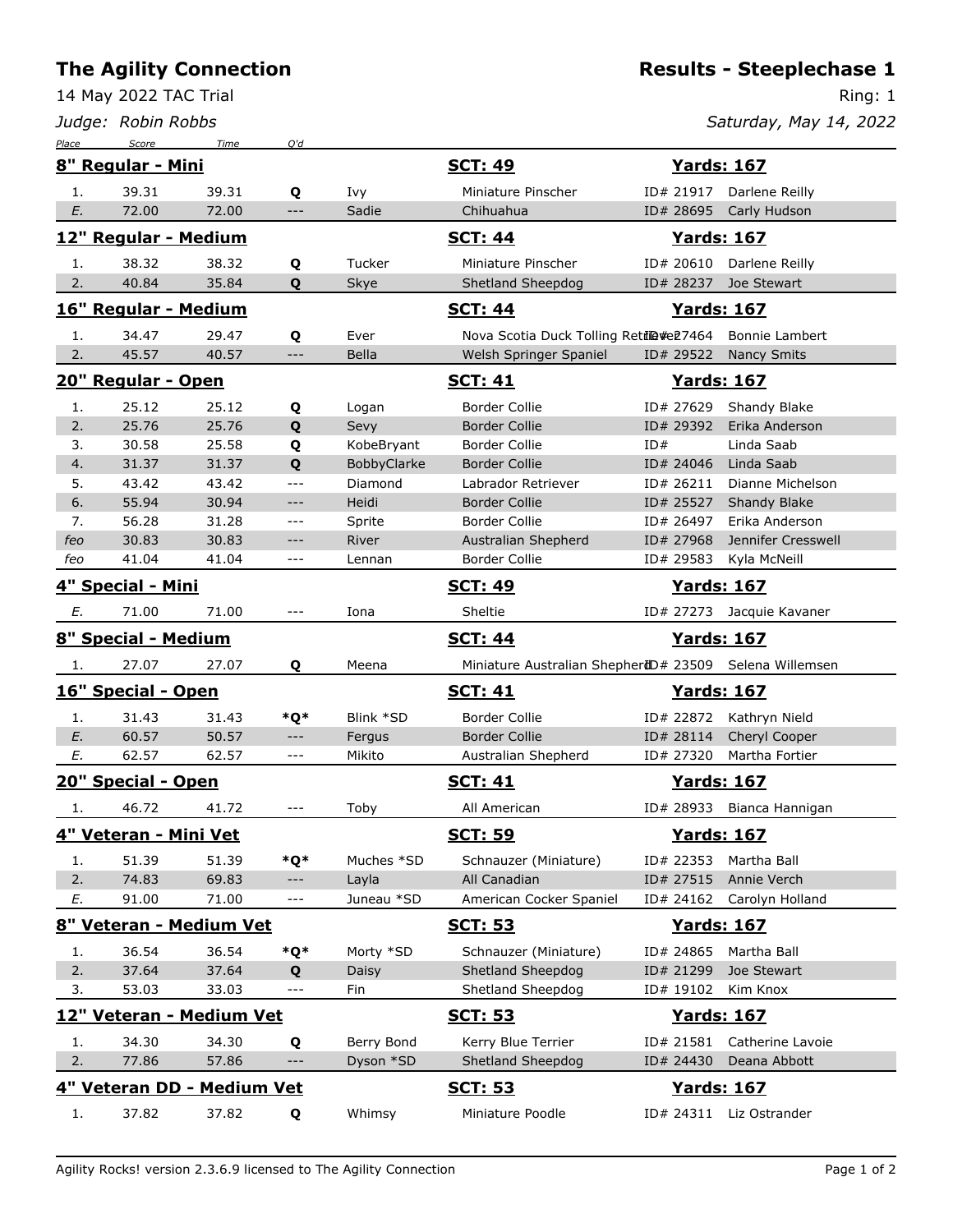|                           |                       | <b>The Agility Connection</b> | <b>Results - Steeplechase 1</b> |                |                    |                   |                             |
|---------------------------|-----------------------|-------------------------------|---------------------------------|----------------|--------------------|-------------------|-----------------------------|
|                           | 14 May 2022 TAC Trial |                               |                                 | Ring: 1        |                    |                   |                             |
|                           | Judge: Robin Robbs    |                               |                                 |                |                    |                   | Saturday, May 14, 2022      |
| Place                     | Score                 | Time                          | O'd                             |                |                    |                   |                             |
| 12" Veteran DD - Open Vet |                       |                               |                                 | <b>SCT: 49</b> |                    | <b>Yards: 167</b> |                             |
| 1.                        | 41.44                 | 41.44                         | $\mathbf{o}$                    | Dune           | Labrador Retriever |                   | ID# 19715 Catherine Woolham |
| 2.                        | 52.77                 | 52.77                         | $---$                           | Smart Alec     | Dalmatian          | ID# 24310         | Annalisa Percy              |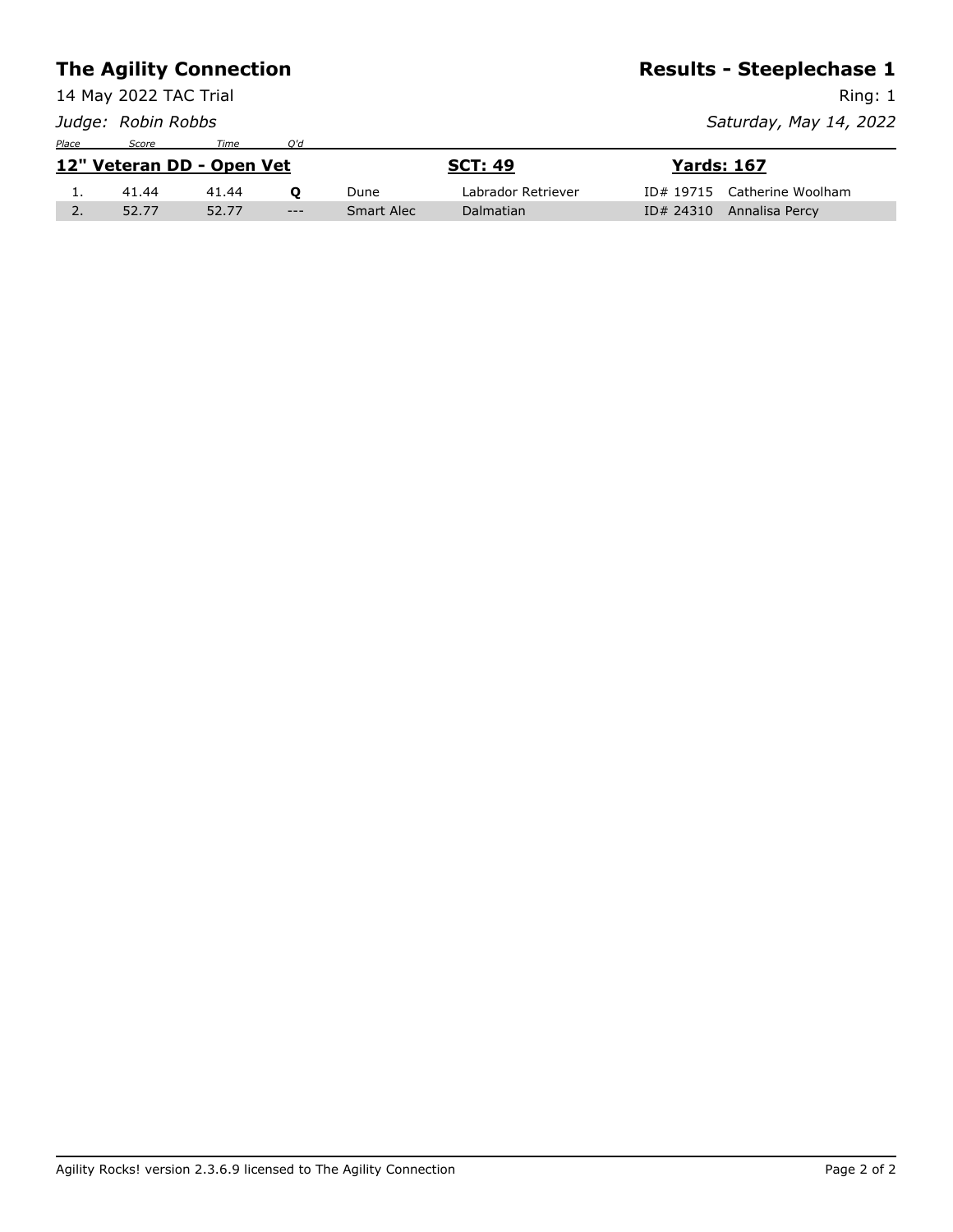14 May 2022 TAC Trial

*Judge: Robin Robbs*

Ring: 1

| Place | Score                 | Time                       | O'd                                      |             |                                                        |                   |                           |
|-------|-----------------------|----------------------------|------------------------------------------|-------------|--------------------------------------------------------|-------------------|---------------------------|
|       | 8" Regular - Mini     |                            |                                          |             | <b>SCT: 56</b>                                         |                   | <b>Yards: 183</b>         |
| 1.    | 38.77                 | 38.77                      | Q                                        | Ivy         | Miniature Pinscher                                     |                   | ID# 21917 Darlene Reilly  |
|       | 12" Regular - Medium  |                            |                                          |             | <b>SCT: 51</b>                                         | <b>Yards: 183</b> |                           |
| 1.    | 40.48                 | 40.48                      | Q                                        | Tucker      | Miniature Pinscher                                     | ID# 20610         | Darlene Reilly            |
| 2.    | 52.91                 | 47.91                      | $---$                                    | Skye        | Shetland Sheepdog                                      | ID# 28237         | Joe Stewart               |
|       | 16" Regular - Medium  |                            |                                          |             | <u>SCT: 51</u>                                         | <b>Yards: 183</b> |                           |
| 1.    | 28.23                 | 28.23                      | Q                                        | Ever        | Nova Scotia Duck Tolling Retil@#e27464                 |                   | Bonnie Lambert            |
| 2.    | 42.22                 | 42.22                      | Q                                        | Bella       | Welsh Springer Spaniel                                 | ID# 29522         | <b>Nancy Smits</b>        |
| Е.    | 49.35                 | 49.35                      | $\sim$ $\sim$ $\sim$                     | Plum        | Kerry Blue Terrier                                     | ID# 29168         | Catherine Lavoie          |
|       | 20" Regular - Open    |                            |                                          |             | <b>SCT: 47</b>                                         | <u>Yards: 183</u> |                           |
| 1.    | 28.65                 | 28.65                      | Q                                        | Sevy        | <b>Border Collie</b>                                   | ID# 29392         | Erika Anderson            |
| 2.    | 33.91                 | 28.91                      | Q                                        | Heidi       | <b>Border Collie</b>                                   | ID# 25527         | Shandy Blake              |
| 3.    | 34.07                 | 29.07                      | Q                                        | Logan       | <b>Border Collie</b>                                   | ID# 27629         | Shandy Blake              |
| 4.    | 36.78                 | 31.78                      | Q                                        | BobbyClarke | <b>Border Collie</b>                                   | ID# 24046         | Linda Saab                |
| 5.    | 38.71                 | 38.71                      | Q                                        | River       | Australian Shepherd                                    | ID# 27968         | Jennifer Cresswell        |
| 6.    | 59.35                 | 59.35                      | $---$                                    | Diamond     | Labrador Retriever                                     | ID# 26211         | Dianne Michelson          |
| Е.    | 42.15                 | 42.15                      | $\qquad \qquad - -$                      | Sprite      | <b>Border Collie</b>                                   | ID# 26497         | Erika Anderson            |
| E.    | 54.62                 | 34.62                      | $---$                                    | KobeBryant  | <b>Border Collie</b>                                   | ID#               | Linda Saab                |
| feo   | 47.12                 | 47.12                      | $---$                                    | Lennan      | <b>Border Collie</b>                                   | ID# 29583         | Kyla McNeill              |
|       | 4" Special - Mini     |                            |                                          |             | <u>SCT: 56</u>                                         | <b>Yards: 183</b> |                           |
| Ε.    | 80.00                 | 80.00                      | $---$                                    | Iona        | Sheltie                                                |                   | ID# 27273 Jacquie Kavaner |
|       | 8" Special - Medium   |                            |                                          |             | <b>SCT: 51</b>                                         | <b>Yards: 183</b> |                           |
| 1.    | 32.42                 | 32.42                      | Q                                        | Meena       | Miniature Australian ShepherdD# 23509 Selena Willemsen |                   |                           |
|       | 16" Special - Open    |                            |                                          |             | <b>SCT: 47</b>                                         | <u>Yards: 183</u> |                           |
| 1.    | 32.28                 | 32.28                      | *Q*                                      | Blink *SD   | Border Collie                                          | ID# 22872         | Kathryn Nield             |
| 2.    | 56.69                 | 56.69                      | $---$                                    | Fergus      | <b>Border Collie</b>                                   | ID# 28114         | Cheryl Cooper             |
| E.    | 62.91                 | 57.91                      | $\qquad \qquad -$                        | Mikito      | Australian Shepherd                                    | ID# 27320         | Martha Fortier            |
|       | 20" Special - Open    |                            |                                          |             | <b>SCT: 47</b>                                         | <u>Yards: 183</u> |                           |
| Е.    | 57.22                 | 57.22                      | $---$                                    | Toby        | All American                                           | ID# 28933         | Bianca Hannigan           |
|       | 4" Veteran - Mini Vet |                            |                                          |             | <b>SCT: 67</b>                                         | <b>Yards: 183</b> |                           |
| 1.    | 61.18                 | 61.18                      | *Q*                                      | Muches *SD  | Schnauzer (Miniature)                                  | ID# 22353         | Martha Ball               |
| 2.    | 74.82                 | 74.82                      | $\hspace{0.05cm} \ldots \hspace{0.05cm}$ | Layla       | All Canadian                                           | ID# 27515         | Annie Verch               |
| 3.    | 79.84                 | 79.84                      | $---$                                    | Juneau *SD  | American Cocker Spaniel                                | ID# 24162         | Carolyn Holland           |
|       |                       | 8" Veteran - Medium Vet    |                                          |             | <u>SCT: 61</u>                                         |                   | <b>Yards: 183</b>         |
| 1.    | 32.77                 | 32.77                      | Q                                        | Daisy       | Shetland Sheepdog                                      | ID# 21299         | Joe Stewart               |
| 2.    | 44.07                 | 44.07                      | $*Q*$                                    | Morty *SD   | Schnauzer (Miniature)                                  | ID# 24865         | Martha Ball               |
| 3.    | 54.50                 | 54.50                      | Q                                        | Fin         | Shetland Sheepdog                                      | ID# 19102         | Kim Knox                  |
|       |                       | 12" Veteran - Medium Vet   |                                          |             | <b>SCT: 61</b>                                         |                   | <u>Yards: 183</u>         |
| 1.    | 38.99                 | 38.99                      | Q                                        | Berry Bond  | Kerry Blue Terrier                                     | ID# 21581         | Catherine Lavoie          |
| 2.    | 41.61                 | 41.61                      | Q                                        | Rocky       | Mini Australian Shepherd                               | ID# 21040         | Carole Wycliffe           |
| 3.    | 78.98                 | 58.98                      | $---$                                    | Dyson *SD   | Shetland Sheepdog                                      | ID# 24430         | Deana Abbott              |
|       |                       | 4" Veteran DD - Medium Vet |                                          |             | <b>SCT: 61</b>                                         |                   | <b>Yards: 183</b>         |
|       |                       |                            |                                          |             |                                                        |                   |                           |
| 1.    | 51.07                 | 51.07                      | Q                                        | Whimsy      | Miniature Poodle                                       |                   | ID# 24311 Liz Ostrander   |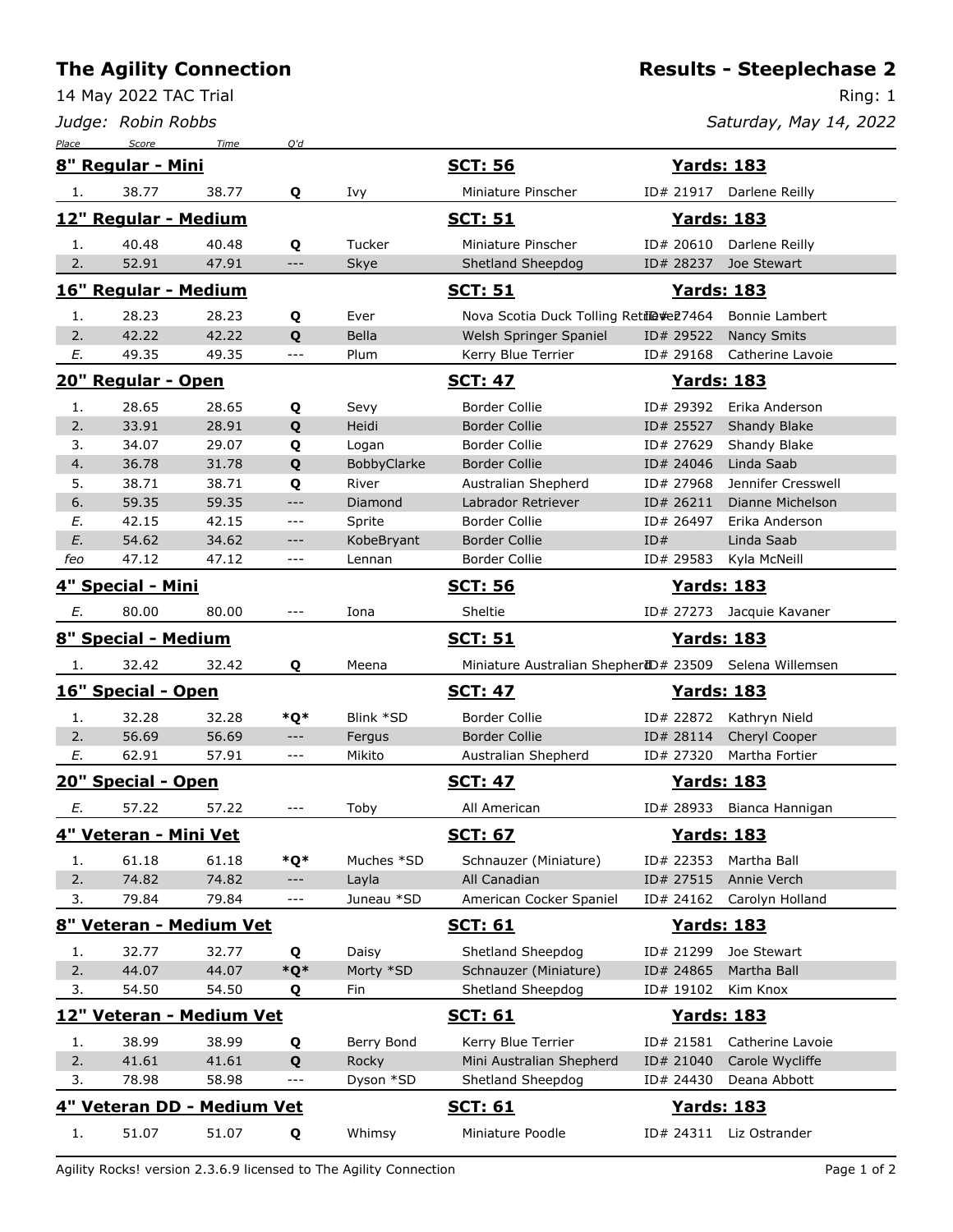#### **The Agility Connection** 14 May 2022 TAC Trial *Judge: Robin Robbs* **Results - Steeplechase 2** Ring: 1 *Saturday, May 14, 2022 Place Score Time Q'd* **12" Veteran DD - Open Vet SCT: 56 Yards: 183** 1. 48.64 48.64 **Q** Dune Labrador Retriever ID# 19715 Catherine Woolham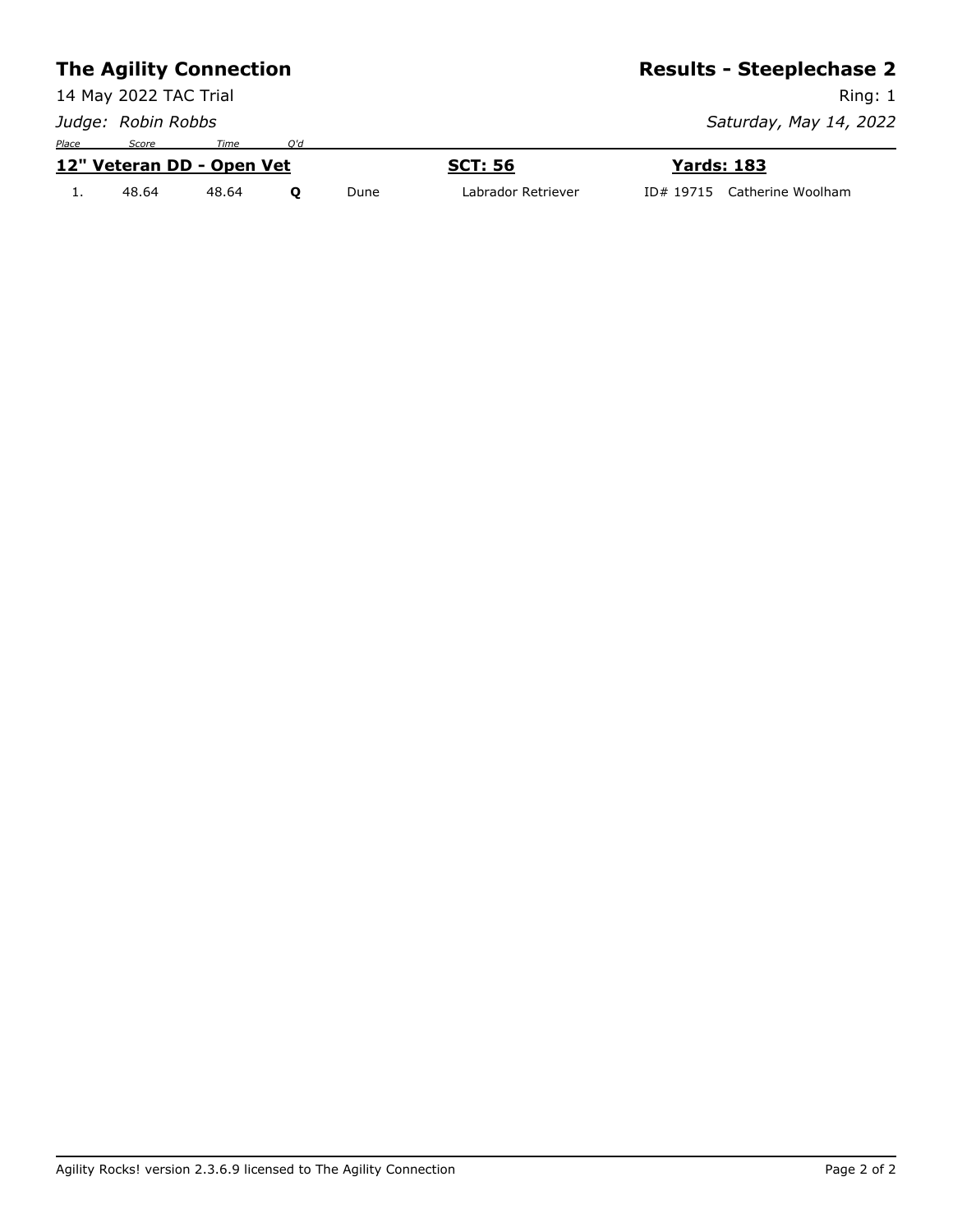14 May 2022 TAC Trial

*Judge: Robin Robbs*

## **Results - Steeplechase 3**

Ring: 1

| Place | Score                      | Time  | O'd                     |            |                                                        |                    |                           |
|-------|----------------------------|-------|-------------------------|------------|--------------------------------------------------------|--------------------|---------------------------|
|       | 12" Regular - Medium       |       |                         |            | <b>SCT: 44</b>                                         | <u> Yards: 169</u> |                           |
| 1.    | 41.09                      | 36.09 | Q                       | Skye       | Shetland Sheepdog                                      |                    | ID# 28237 Joe Stewart     |
|       | 16" Regular - Medium       |       |                         |            | <b>SCT: 44</b>                                         | <u>Yards: 169</u>  |                           |
| 1.    | 65.97                      | 45.97 | $---$                   | Ever       | Nova Scotia Duck Tolling Retil@#e27464                 |                    | Bonnie Lambert            |
| E.    | 50.70                      | 45.70 | $---$                   | Plum       | Kerry Blue Terrier                                     | ID# 29168          | Catherine Lavoie          |
|       | 20" Regular - Open         |       |                         |            | <b>SCT: 41</b>                                         | <u>Yards: 169</u>  |                           |
| 1.    | 27.08                      | 27.08 | Q                       | Sevy       | <b>Border Collie</b>                                   | ID# 29392          | Erika Anderson            |
| 2.    | 59.60                      | 34.60 | $ -$                    | Logan      | <b>Border Collie</b>                                   | ID# 27629          | Shandy Blake              |
| E.    | 27.56                      | 27.56 | $\qquad \qquad - -$     | Sprite     | Border Collie                                          | ID# 26497          | Erika Anderson            |
| E.    | 86.13                      | 46.13 | $-\, -\, -$             | River      | Australian Shepherd                                    | ID# 27968          | Jennifer Cresswell        |
| feo   | 42.59                      | 42.59 | ---                     | Lennan     | <b>Border Collie</b>                                   | ID# 29583          | Kyla McNeill              |
|       | 4" Special - Mini          |       |                         |            | <u>SCT: 49</u>                                         | <u>Yards: 169</u>  |                           |
| Е.    | 65.28                      | 65.28 | $---$                   | Iona       | Sheltie                                                | ID# 27273          | Jacquie Kavaner           |
|       | 8" Special - Medium        |       |                         |            | <b>SCT: 44</b>                                         | <u> Yards: 169</u> |                           |
| 1.    | 35.87                      | 30.87 | Q                       | Meena      | Miniature Australian ShepherdD# 23509 Selena Willemsen |                    |                           |
|       | 16" Special - Open         |       |                         |            | <u>SCT: 41</u>                                         | <u>Yards: 169</u>  |                           |
| 1.    | 35.24                      | 35.24 | *Q*                     | Blink *SD  | <b>Border Collie</b>                                   | ID# 22872          | Kathryn Nield             |
| E.    | 66.93                      | 46.93 | $\hspace{0.05cm} - - -$ | Mikito     | Australian Shepherd                                    | ID# 27320          | Martha Fortier            |
| E.    | 112.25                     | 47.25 | $ -$                    | Fergus     | <b>Border Collie</b>                                   | ID# 28114          | Cheryl Cooper             |
|       | 20" Special - Open         |       |                         |            | <u>SCT: 41</u>                                         | <u>Yards: 169</u>  |                           |
| 1.    | 38.97                      | 38.97 | Q                       | Toby       | All American                                           |                    | ID# 28933 Bianca Hannigan |
|       | 4" Veteran - Mini Vet      |       |                         |            | <u>SCT: 59</u>                                         | <b>Yards: 169</b>  |                           |
| 1.    | 55.38                      | 55.38 | *Q*                     | Muches *SD | Schnauzer (Miniature)                                  | ID# 22353          | Martha Ball               |
| 2.    | 66.65                      | 66.65 | $---$                   | Juneau *SD | American Cocker Spaniel                                | ID# 24162          | Carolyn Holland           |
| 3.    | 78.63                      | 58.63 | $ -$                    | Layla      | All Canadian                                           | ID# 27515          | Annie Verch               |
|       | 8" Veteran - Medium Vet    |       |                         |            | <u>SCT: 53</u>                                         | <u> Yards: 169</u> |                           |
| 1.    | 26.35                      | 26.35 | *Q*                     | Morty *SD  | Schnauzer (Miniature)                                  | ID# 24865          | Martha Ball               |
| 2.    | 29.10                      | 29.10 | Q                       | Daisy      | Shetland Sheepdog                                      | ID# 21299          | Joe Stewart               |
| 3.    | 44.97                      | 44.97 | Q                       | Fin        | Shetland Sheepdog                                      | ID# 19102          | Kim Knox                  |
|       | 12" Veteran - Medium Vet   |       |                         |            | <b>SCT: 53</b>                                         | <b>Yards: 169</b>  |                           |
| 1.    | 37.06                      | 37.06 | Q                       | Berry Bond | Kerry Blue Terrier                                     | ID# 21581          | Catherine Lavoie          |
| 2.    | 55.72                      | 55.72 | $*Q*$                   | Dyson *SD  | Shetland Sheepdog                                      | ID# 24430          | Deana Abbott              |
|       | 4" Veteran DD - Medium Vet |       |                         |            | <u>SCT: 53</u>                                         | <b>Yards: 169</b>  |                           |
| E.    | 99.31                      | 59.31 | ---                     | Whimsy     | Miniature Poodle                                       | ID# 24311          | Liz Ostrander             |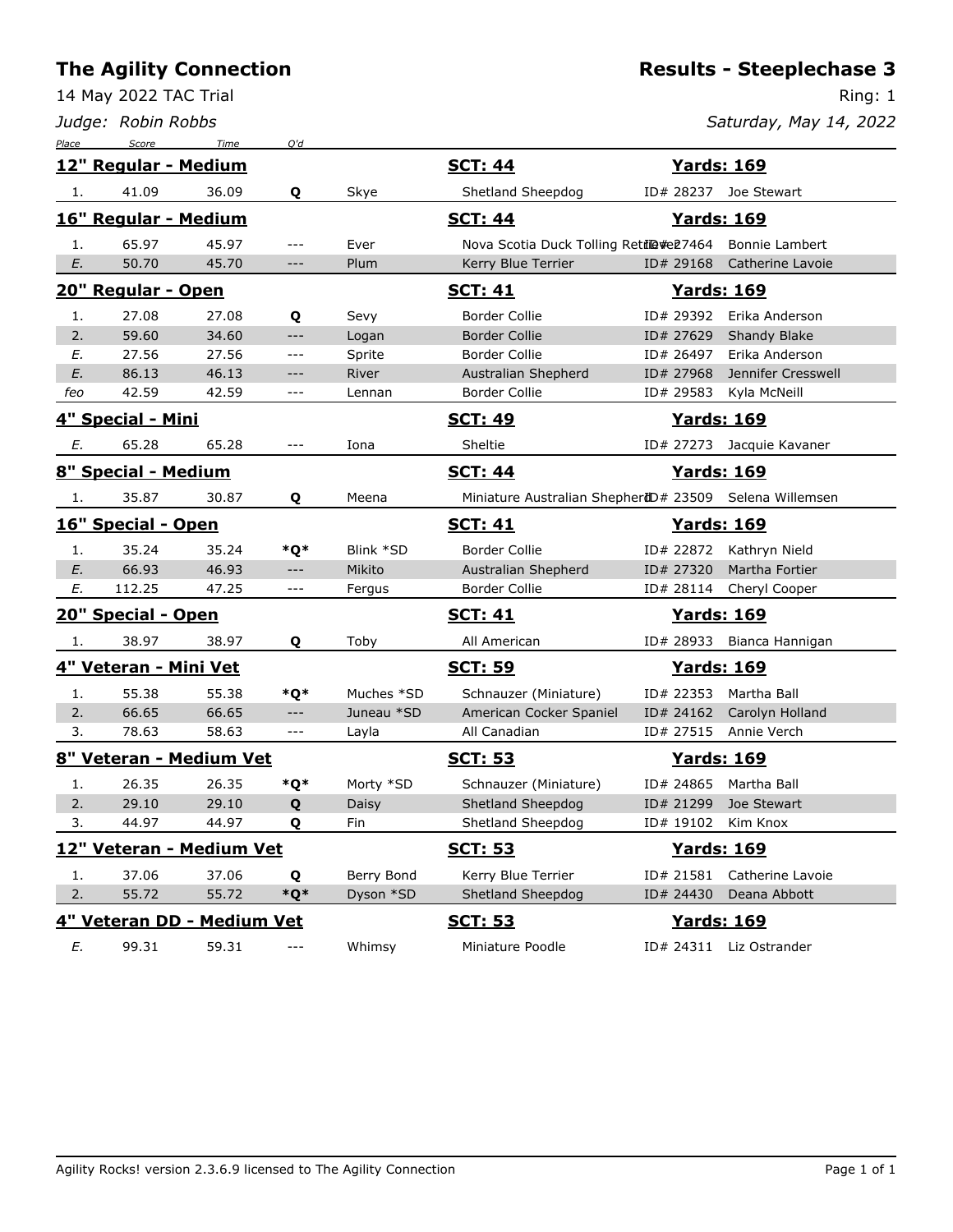*Judge: Robin Robbs*

| Saturday, May 14, 2022 |  |  |  |
|------------------------|--|--|--|
|------------------------|--|--|--|

| Place                        | Score                        | <b>Faults</b> | Time      | O'd                  | Height       | Call Name                | <b>Breed</b>                                      | ID#               | Handler                              |
|------------------------------|------------------------------|---------------|-----------|----------------------|--------------|--------------------------|---------------------------------------------------|-------------------|--------------------------------------|
|                              | <b>Large Regular</b>         |               |           |                      |              |                          | <b>SCT: 70</b>                                    |                   | <b>Yards: 201</b>                    |
| 1.                           | 46.31                        | 5.00          | 41.31     | $\mathbf{o}$         | 20"R<br>20"R | Heidi<br>Logan           | <b>Border Collie</b><br><b>Border Collie</b>      | 25527<br>27629    | Shandy Blake<br>Shandy Blake         |
| 2.                           | 52.12                        | 5.00          | 47.12     | Q                    | 20"R<br>20"R | Sevy<br>KobeBryant       | <b>Border Collie</b><br><b>Border Collie</b>      | 29392             | Erika Anderson<br>Linda Saab         |
| <b>Small Regular/Special</b> |                              |               |           |                      |              |                          | <b>SCT: 77</b>                                    |                   | <b>Yards: 201</b>                    |
| E.                           | 89.59                        | 5.00          | 84.59     | $\sim$ $\sim$ $\sim$ | 8"S<br>8"R   | Jamie<br>Sadie           | Shetland Sheepdog<br>Chihuahua                    | 28963<br>28695    | Dayna Nichol<br>Carly Hudson         |
| <b>Large Regular/Veteran</b> |                              |               |           |                      |              |                          | <b>SCT: 77</b>                                    |                   | <u> Yards: 201</u>                   |
| 1.                           | 56.69                        | 5.00          | 51.69     | Q                    | 16"V<br>20"R | Niamh<br>River           | <b>Border Collie</b><br>Australian Shepherd       | 20964<br>27968    | Kyla McNeill<br>Jennifer Cresswell   |
| 2.                           | 73.54                        | 5.00          | 68.54     | Q                    | 8"V<br>20"R  | <b>Butler</b><br>Tempest | Shetland Sheepdog<br><b>Flat-Coated Retriever</b> | 27160<br>28078    | Dayna Nichol<br><b>Helen Michaud</b> |
| <b>Small Special/Veteran</b> |                              |               |           |                      |              | <b>SCT: 84</b>           |                                                   | <b>Yards: 201</b> |                                      |
| 1.                           | 70.39                        | 5.00          | 65.39     | $\mathbf{o}$         | 8"V<br>12"S  | Fin<br>Shaker            | Shetland Sheepdog<br>Australian Shepherd          | 19102<br>24769    | Kim Knox<br>Sheila Casey             |
| E.                           | 95.10                        | 5.00          | 90.10     |                      | 4"V<br>8"S   | Vidal<br><b>Jetson</b>   | <b>Bichon Frise</b><br>Miniature Poodle           | 19697<br>24449    | Vivian Yorke<br>Barb Wedseltoft      |
|                              | <b>Large Special/Veteran</b> |               |           |                      |              |                          | <b>SCT: 77</b>                                    |                   | <b>Yards: 201</b>                    |
| 1.                           | 57.32                        | 0.00          | 57.32 *O* |                      | 20"V<br>16"S | <b>Bria</b><br>Blink *SD | Belgian Tervuren<br><b>Border Collie</b>          | 21359<br>22872    | Theda Pretsell<br>Kathryn Nield      |
|                              | E. 103.60                    | 5.00          | 98.60     |                      | 20"S<br>4"V  | Toby<br>Layla            | All American<br>All Canadian                      | 28933<br>27515    | Bianca Hannigan<br>Annie Verch       |
|                              | <b>Small Veteran</b>         |               |           |                      |              |                          | <b>SCT: 92</b>                                    |                   | <b>Yards: 201</b>                    |
| 1.                           | 54.37                        | 0.00          | 54.37 *Q* |                      | 4"W<br>8"V   | Whimsy<br>Morty *SD      | Miniature Poodle<br>Schnauzer (Miniature)         | 24311<br>24865    | Liz Ostrander<br>Martha Ball         |
| 2.                           | 78.56                        | 5.00          | 73.56 *O* |                      | 8"W<br>12"V  | Hiker *SD<br>Rocky       | Shetland Sheepdog<br>Mini Australian Shepherd     | 20778<br>21040    | Deana Abbott<br>Carole Wycliffe      |
|                              | <b>Large Veteran</b>         |               |           |                      |              |                          | <b>SCT: 83</b>                                    |                   | <b>Yards: 201</b>                    |
| E.                           | 68.73                        | 0.00          | 68.73     |                      | 20"V<br>4"V  | Bria *FEO<br>Juneau *SD  | Belgian Tervuren<br>American Cocker Spaniel       | 21359<br>24162    | Theda Pretsell<br>Carolyn Holland    |